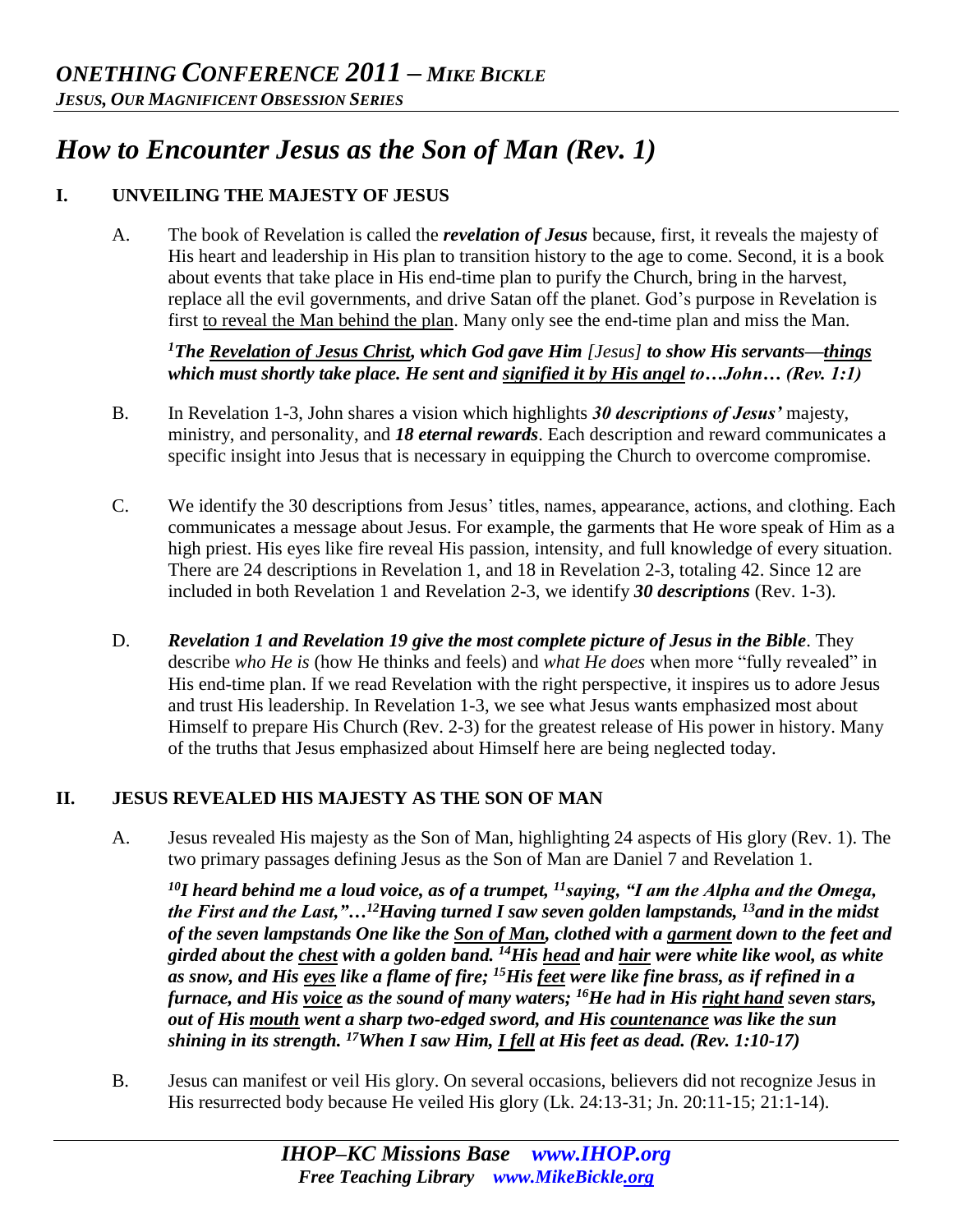- 
- C. This Son of Man title is from Daniel's prophecy. It spoke of the Messiah who would rule all the nations with His people forever (Dan. 7:14) after He defeated the Antichrist (Dan. 7:11).

*<sup>9</sup>The Ancient of Days [the Father]…His garment was white as snow, and the hair of His head was like pure wool. His throne was a fiery flame…<sup>11</sup>I watched till the beast [Antichrist] was slain…<sup>13</sup>I was watching…One like the Son of Man, coming with the clouds of heaven! He came to the Ancient of Days [Father]…<sup>14</sup>To Him was given dominion…and a kingdom, that all peoples, nations…should serve Him. His dominion is an everlasting dominion…<sup>27</sup>Then the kingdom…shall be given to the people, the saints of the Most High. (Dan. 7:9-14, 27)* 

- D. The Son of Man title emphasizes that Jesus is fully God and fully human. He is the God-man. Only One who is God can draw so near on a heavenly cloud to the Ancient of Days (the Father's throne). Jesus was saying, "I am fully God, yet fully human. I am God, yet I am also one of you."
- E. Daniel is the only one to prophesy about the Messiah as the Son of Man. Jesus was referring to this prophecy whenever He used this title. It was the title Jesus used most (85 references). It may have been His favorite prophecy. He must have thought on this passage often during His life. Jesus used this title when teaching about returning to rule the earth (Mt. 24:30; 25:31).

*<sup>30</sup>They will see the Son of Man coming on the clouds of heaven with power… (Mt. 24:30)* 

*<sup>31</sup>When the Son of Man comes…He will sit on the throne of His glory. (Mt. 25:31)* 

## **III. DESCRIPTIONS OF JESUS IN REVELATION 1**

- A. *Alpha and Omega:* Jesus is God; The Greek alphabet starts with *alpha* and ends with *omega*. The phrase "alpha and omega" indicates completeness, signifying the first and last letters and all the letters in between. Jesus is equal with His Father in deity and is the Lord of all.
- B. *First and the Last:* Jesus is man; He is first in prominence and authority and He is the first to be raised from the dead (Col. 1:15, 18; Rev. 5:12). He was the first man to conquer all the enemies of the human race, including death (1 Cor. 15:24-28). He possesses total power over death itself.

*<sup>15</sup>He is…the firstborn over all creation…<sup>18</sup>and the firstborn from the dead, that in all things He may have the preeminence. (Col. 1:15-18)* 

*<sup>26</sup>The last enemy that will be destroyed is death. (1 Cor. 15:26)* 

C. The First and the Last is the title Jesus used most in Revelation (Rev. 1:11, 17; 2:8; 22:13). He associated this title with His physical suffering, death, and resurrection to encourage believers to not fear martyrdom. Jesus suffered a cruel death, so He understands all our suffering.

<sup>17</sup>*I am the <u>First and the Last</u>. <sup>18</sup><i>I am He who lives, and was dead, and behold, <u>I am alive</u> forevermore. Amen. And I have the keys of Hades and of Death. (Rev. 1:17-18)* 

*<sup>8</sup>These things says the First and the Last, who was dead, and came to life…<sup>10</sup>Do not fear any of those things which you are about to suffer…be faithful until death. (Rev. 2:8-10)*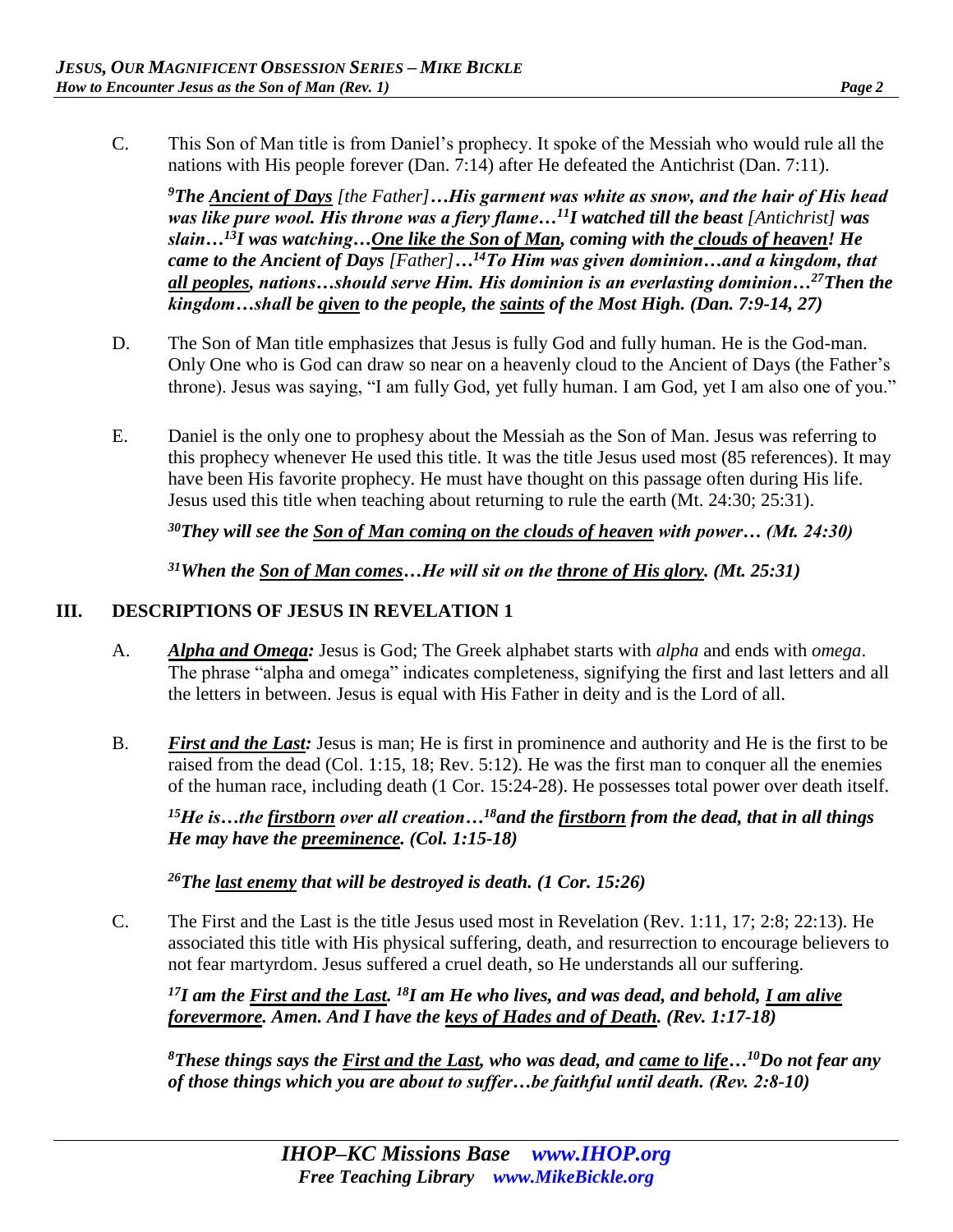D. *Eyes like fire:* His eyes like fire speak of His burning desire of love and His perfect knowledge that penetrate all things as fire penetrates metal. His eyes have fire in them because His heart is filled with the fire of desire for His people. His eyes are burning because His heart is burning. He *feels* love for us and *imparts* love to us as He *sees* everything about our life.

#### *<sup>14</sup>His eyes like a flame of fire… (Rev. 1:14)*

1. God is love and is a consuming fire of desire. God connected His fire to His jealous love. His jealousy means that He will give all and require all because of His love. Desire implies want, but not lack. Jesus is deeply invested in His relationship of love with us.

#### *<sup>24</sup>For the LORD your God is a consuming fire, a jealous [passionate] God. (Deut. 4:24)*

2. The first time Jesus' eyes of fire are manifest is after His resurrection, when He appeared to the disciples on the road to Emmaus (Lk. 24:32). Jesus veiled His glory to them but when He spoke, their hearts burned as the fire of His love touched them.

#### *<sup>32</sup>They [the Emmaus disciples] said to one another, "Did not our heart burn within us while He talked with us…and while He opened the Scriptures to us?" (Lk. 24:32)*

3. When Jesus looked down upon the prayer meeting in the Upper Room, the fire of God rested on each of them (Acts 2:3). It was not the fire of judgment, but an expression of how Jesus felt about them.

#### *<sup>3</sup>There appeared to them divided tongues, as of fire, and one sat upon each of them. (Acts 2:3)*

- 4. Fire involves light and heat. Jesus' light enlightens our spiritual eyes and causes us to see differently. Jesus warms or tenderizes our heart and causes us to feel differently.
- E. Another dimension of His eyes of fire is His ability to see everything about our life. He sees the full truth about us. He is fully attentive to His people. The essence of the fear of God increases in us as we grow in the awareness that God sees everything about us continually.

*<sup>13</sup>There is no creature hidden from His sight, but all things are naked and open to the eyes of Him to whom we must give account. (Heb. 4:13)* 

*<sup>3</sup>The eyes of the LORD are in every place, keeping watch on…evil and the good. (Prov. 15:3)* 

- F. *Jesus' voice:* His "trumpet voice" gathers people, warns of judgment, and announces His return. *<sup>10</sup>A loud voice, as of a trumpet…<sup>15</sup>His voice as the sound of many waters… (Rev. 1:10, 15)* 
	- 1. Jesus' powerful voice is like the sound of many waters and is full of majesty. *<sup>4</sup>The voice of the LORD is powerful…it is full of majesty. (Ps. 29:4)*
	- 2. As the faithful witness, He trumpets God's warnings of judgment (Rev. 1:5; 3:14).

*6 If the watchman sees the sword coming and does not blow the trumpet, and the people are not warned…[their] blood I will require at the watchman's hand. (Ezek. 33:6)*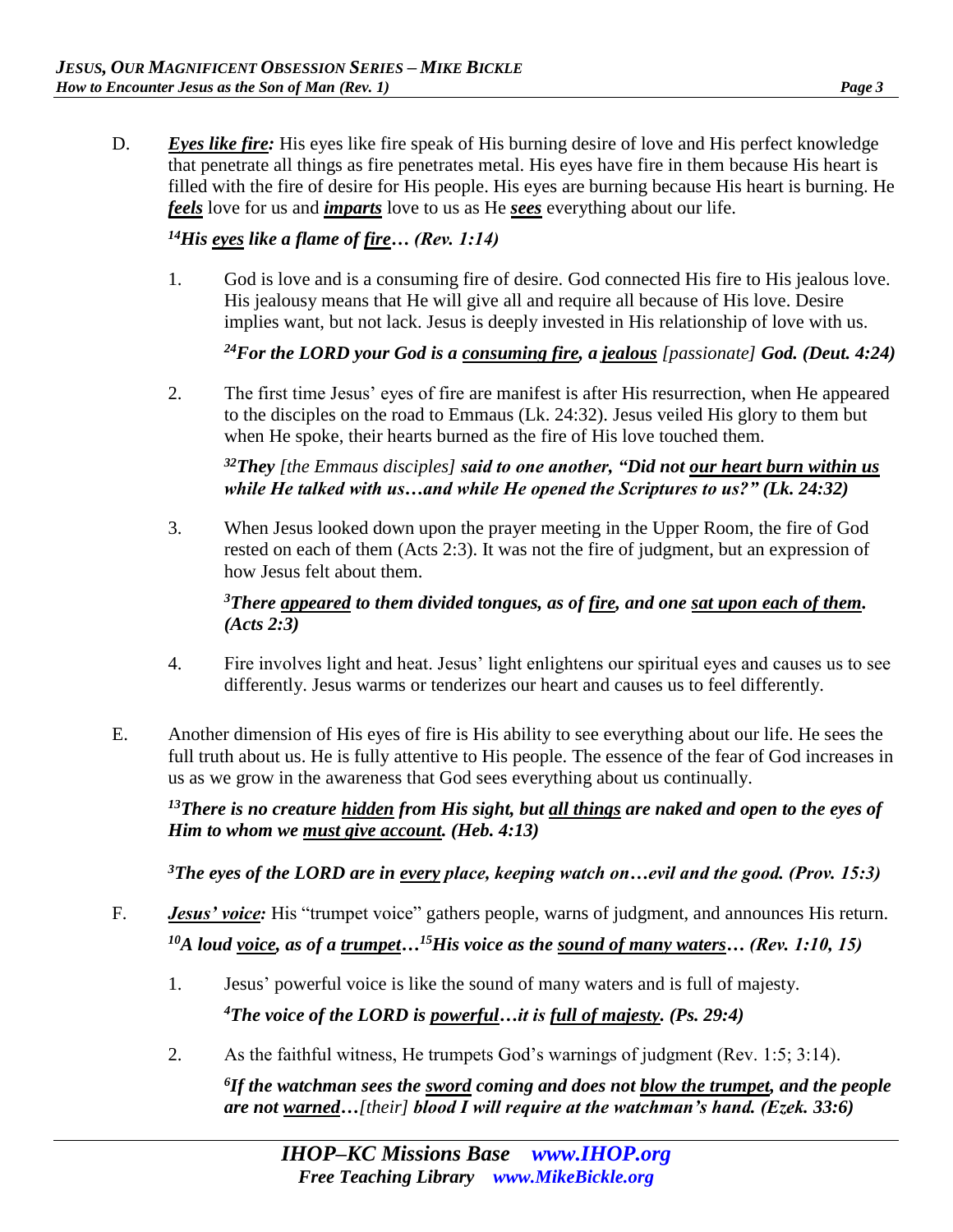G. *Jesus' hair:* Jesus' head and hair are white as wool and snow, indicating the Father's glory. God's white garments and hair speak of His eternal existence, purity, and wisdom (Dan. 7:9).

*<sup>14</sup>His head and hair were white like wool, as white as snow… (Rev. 1:14)* 

*<sup>9</sup>His [the Father's] garment was white as snow, and the hair of His head was like pure wool. (Dan. 7:9)* 

H. *Jesus' garments:* Jesus is seen as our High Priest—He is clothed in priestly robes with a golden breastplate, standing in the midst of seven lampstands (representing seven churches v. 20). Jesus was girded about His chest with a golden band, just as Israel's high priest wore a robe girded with a breastplate (Ex. 28:4; Lev. 16:4). Isaiah saw Jesus' long priestly robe (Isa. 6:1; Jn. 12:41). The high priest stood before the seven-branched lampstand in the holy place (Ex. 25:31-40).

## *<sup>13</sup>Clothed with a garment down to the feet and girded…with a golden band. (Rev. 1:13)*

- I. Jesus, the Son of Man, is our sympathetic High Priest who understands us (Heb. 4:15). Revealing Himself as our High Priest is a declaration of His love and our sure salvation. Jesus shows Himself as our High Priest who made a way for us to live in God's presence (Heb. 10:19-22)
- J. *Walking in the midst:* His walking in the midst of the candlesticks, or churches, (Rev. 1:20) assures us of His deep involvement. He walks with us, aware of our needs, frailty, and pressures.
- K. *Jesus' right hand:* Jesus holding the seven stars, or the leaders, speaks of His promise to anoint, direct, and protect them. He is tender towards us even when we feel inadequate. Jesus holds and helps His leaders to do what He entrusts to them. The stars speak of the leaders of the churches, who were responsible to make known the message John received from Jesus. The stars signify those who faithfully speak the truth (Dan. 12:3). The right hand is the place of favor (Ps. 110:1).

*<sup>16</sup>He had in His right hand seven stars…<sup>20</sup>The seven stars are the angels [messengers] of the seven churches, and the seven lampstands…are the seven churches. (Rev. 1:16, 20)* 

L. *Jesus' mouth like sword:* This speaks of His zeal to intervene against sin in the Church (Rev. 2:16) and against those who oppress the Church (Rev. 19:15). The sword of His mouth refers to the power released by His commands.

*<sup>12</sup>He who has the sharp two-edged sword… (Rev. 2:12)* 

*<sup>16</sup>I will fight against them with the sword of My mouth. (Rev. 2:16)* 

M. Jesus' words are like a sharp sword (Eph. 6:17; Heb. 4:12). We are to use the Word like a sword to resist temptation like Jesus did (Mt. 4:4). If we do not use it against temptations, then Jesus will use it against our sinful agendas. If we seek to obey, His Word is a *sword that liberates us*. If we disobey, it will be a *sword that troubles us*. The sword strikes the heart of immoral believers in the Church (Rev. 2:16) and the lives of wicked leaders in the nations (Rev. 19:15).

*<sup>12</sup>The word of God is living and powerful, and sharper than any two-edged sword… (Heb. 4:12)*

*17Take…the sword of the Spirit, which is the word of God… (Eph. 6:17)*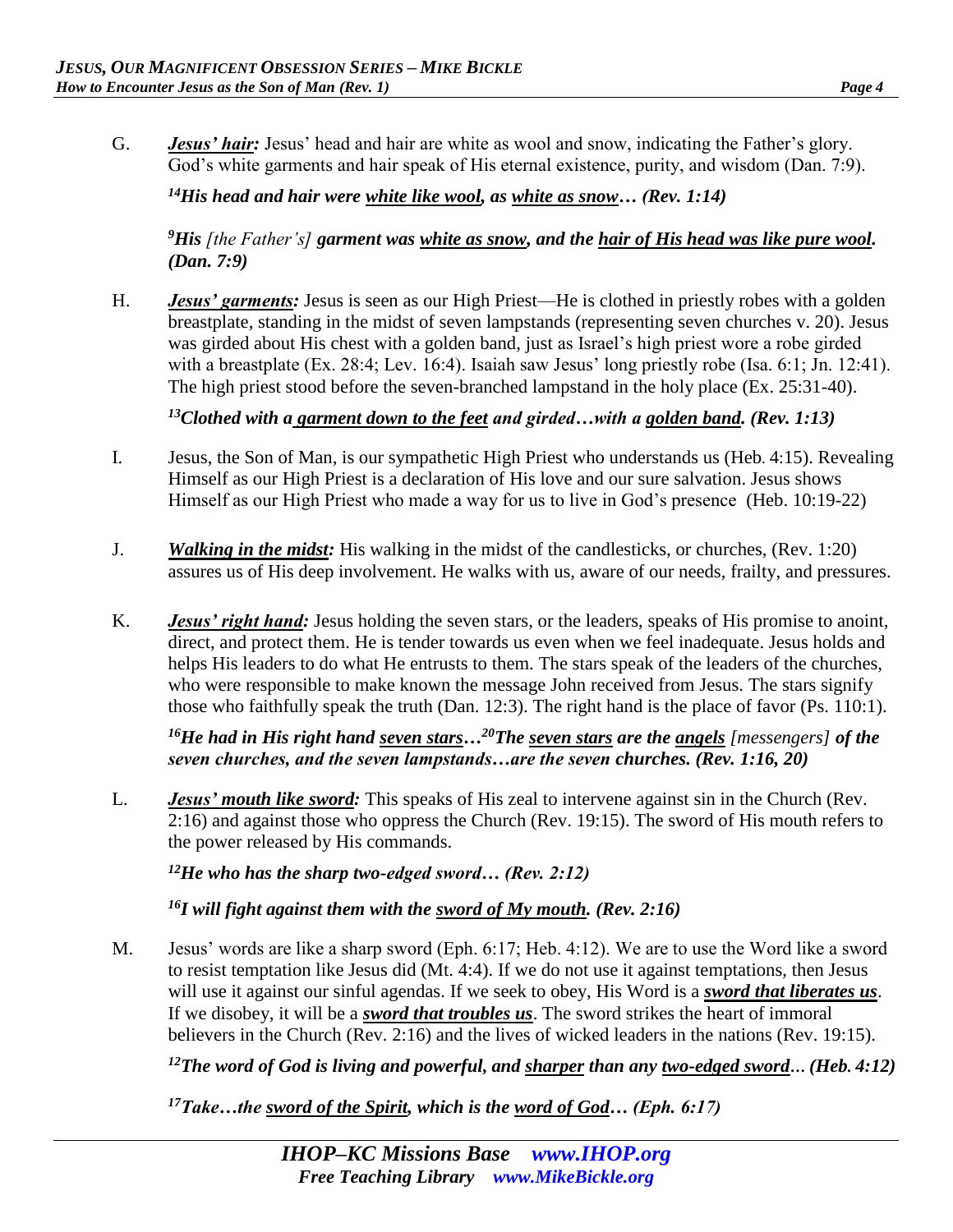N. *Jesus' feet like brass:* Jesus' feet like brass speak of His zeal to intervene to alter circumstances and increase the fear of the Lord in our lives. Brass is a symbol of judgment against sin. Jesus "steps in" and "steps on" circumstances to alter or crush the circumstances which empower His people to continue in sin. As a redemptive judgment, He cuts off sinful options and frustrates circumstances to make it more difficult to persist in sin. Feet speak of our inheritance and victory over the enemy (Josh. 1:3). Jesus tramples His enemies under His feet (Ps. 110:1).

*<sup>15</sup>His feet were like fine brass, as if refined in a furnace… (Rev. 1:15)* 

O. *Jesus' countenance:* Jesus' glorious radiance exhilarates the saints and destroys Hs enemies. *<sup>16</sup>His countenance was like the sun shining in its strength. (Rev. 1:16)* 

*<sup>3</sup>…who being the brightness of His glory and the express image of His person… (Heb. 1:3)* 

*<sup>15</sup>The kings of the earth…hid themselves in…the rocks…<sup>16</sup>and said to the mountains… "Fall on us and hide us from the face of Him who sits on the throne…" (Rev. 6:15-16)* 

*<sup>8</sup>Then the lawless one [Antichrist] will be revealed, whom the Lord will consume with the breath of His mouth and destroy with the brightness of His coming. (2 Thes. 2:8)* 

*<sup>24</sup>He will blow on them [wicked leaders, Antichrist], and they will wither… (Isa. 40:24)* 

*<sup>23</sup>The moon will be disgraced and the sun ashamed; for the LORD of hosts will reign on Mount Zion and in Jerusalem and before His elders, gloriously. (Isa. 24:23)* 

*When the Son of Man comes…then He will sit on the throne of His glory. (Mt. 25:31)* 

*<sup>24</sup>The city had no need of the sun or of the moon to shine in it, for the glory of God illuminated it. The Lamb is its light. The nations...shall walk in its light... (Rev. 21:24)* 

*<sup>11</sup>I saw a great white throne and Him…from whose face the earth…fled away. (Rev. 20:11)* 

*<sup>12</sup>Jesus spoke to them again, saying, "I am the light of the world." (Jn. 8:12)* 

P. Summary: John heard a voice like a trumpet preparing the Church to experience God's glory (Rev. 2-3) and warning all nations that the King of kings was coming to earth (Rev. 6-19). The One who spoke is fully God (Alpha/Omega) and fully man (First/Last). He is the glorious Son of Man who will rule all nations as a sympathetic High Priest (garment to the feet), yet as One who is eternal, holy, and wise like His Father (head and hair white) in all that He does. He will cleanse the nations with His eyes of fire and feet like brass. All will listen to Him because His voice is like many waters. In the midst of all His mighty works, He upholds His messengers (stars) and fights against all who harm them (sword). None can resist Him because He is God with such brightness (sun), so that even His people fall at His feet overwhelmed with His glory.